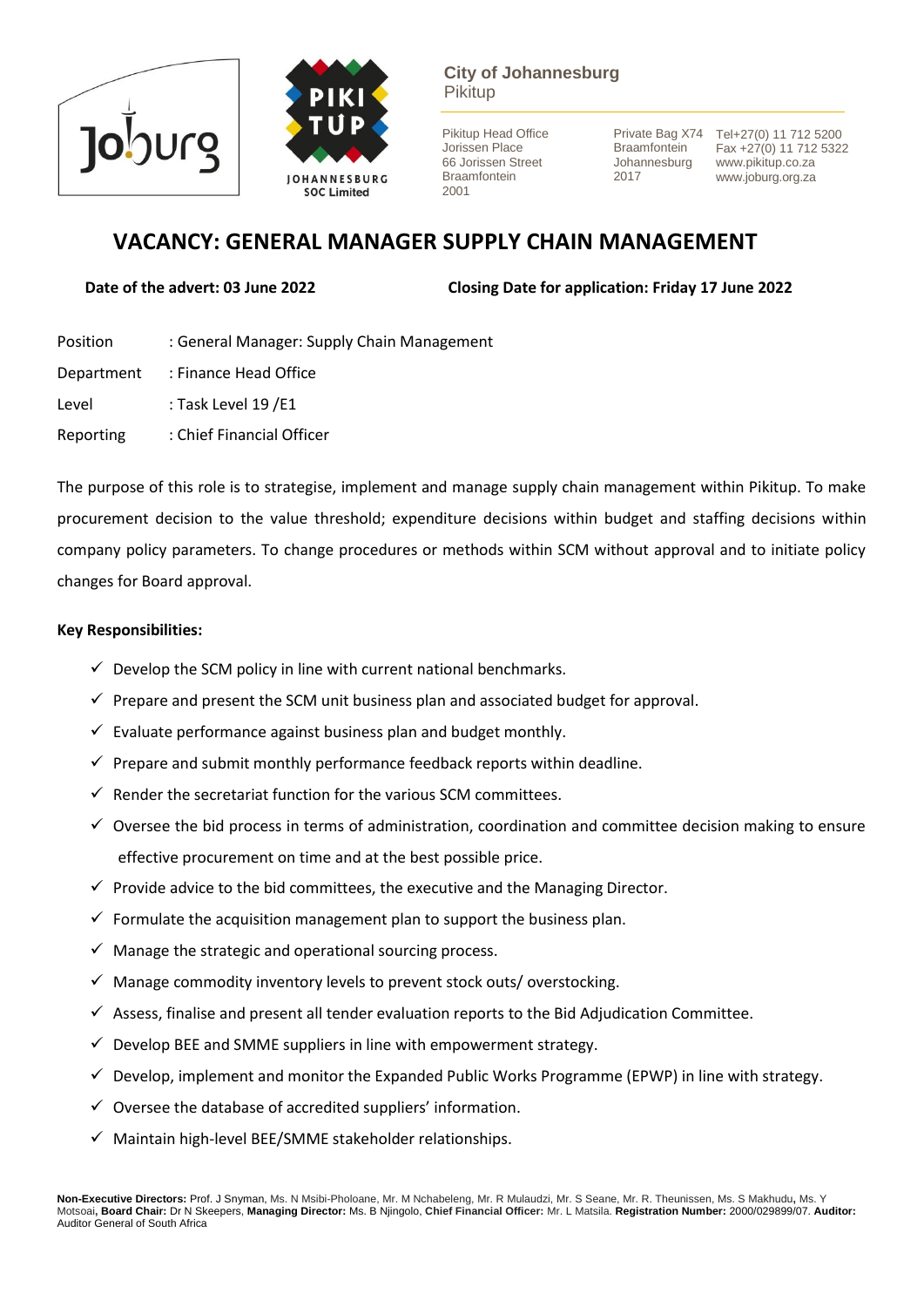- $\checkmark$  Perform regular risk assessments, communicate results appropriately and ensure that strategies are in place to mitigate such risks timeously.
- $\checkmark$  Develop a risk strategy and profile.
- $\checkmark$  Ensure that asset management systems and plans are in place and monitored.
- $\checkmark$  Manage stores effectively to store stock securely, ensure the rotation of stock, ensure obsolescence and shrinkage are kept to a minimum as well as accurate accounting for stock holding.
- $\checkmark$  Ensure disposal management planning and execution.
- $\checkmark$  Ensure smooth coordination of all SCM functions as well as end-user satisfaction.
- $\checkmark$  Supervision and development of staff.

# **Minimum Requirements**

# **Minimum Qualifications**

 $\checkmark$  B Com degree / Business qualification degree or equivalent.

### **Minimum Experience**

- $\checkmark$  8-years' experience in supply chain Management with 3 years managerial experience.
- ✓ Exposure to the Municipal Finance Management Act and Preferential Procurement Policy Framework Act

### **Preferences/Advantages**

 $\checkmark$  A relevant postgraduate qualification including MBA, will be an added advantage.

#### **Required Competencies Knowledge**

- $\checkmark$  Understanding of relevant legislation; knowledge of relevant company procedures
- $\checkmark$  Knowledge and understanding of relevant legislation (such as MFMA and PPPFA)

### **Skills**

- $\checkmark$  Strategy Development, Planning and Reporting
- $\checkmark$  Customer service skills
- $\checkmark$  Strong managerial skills
- ✓ Computer Literacy
- $\checkmark$  Data analysis and reporting
- $\checkmark$  Effective verbal and written communication skills.

### **Behaviours**

- ✓ Integrity
- $\checkmark$  Analysis and problem solving
- $\checkmark$  Judgement and decision making
- ✓ Strategic thinking
- $\checkmark$  Building a vision
- ✓ Networking